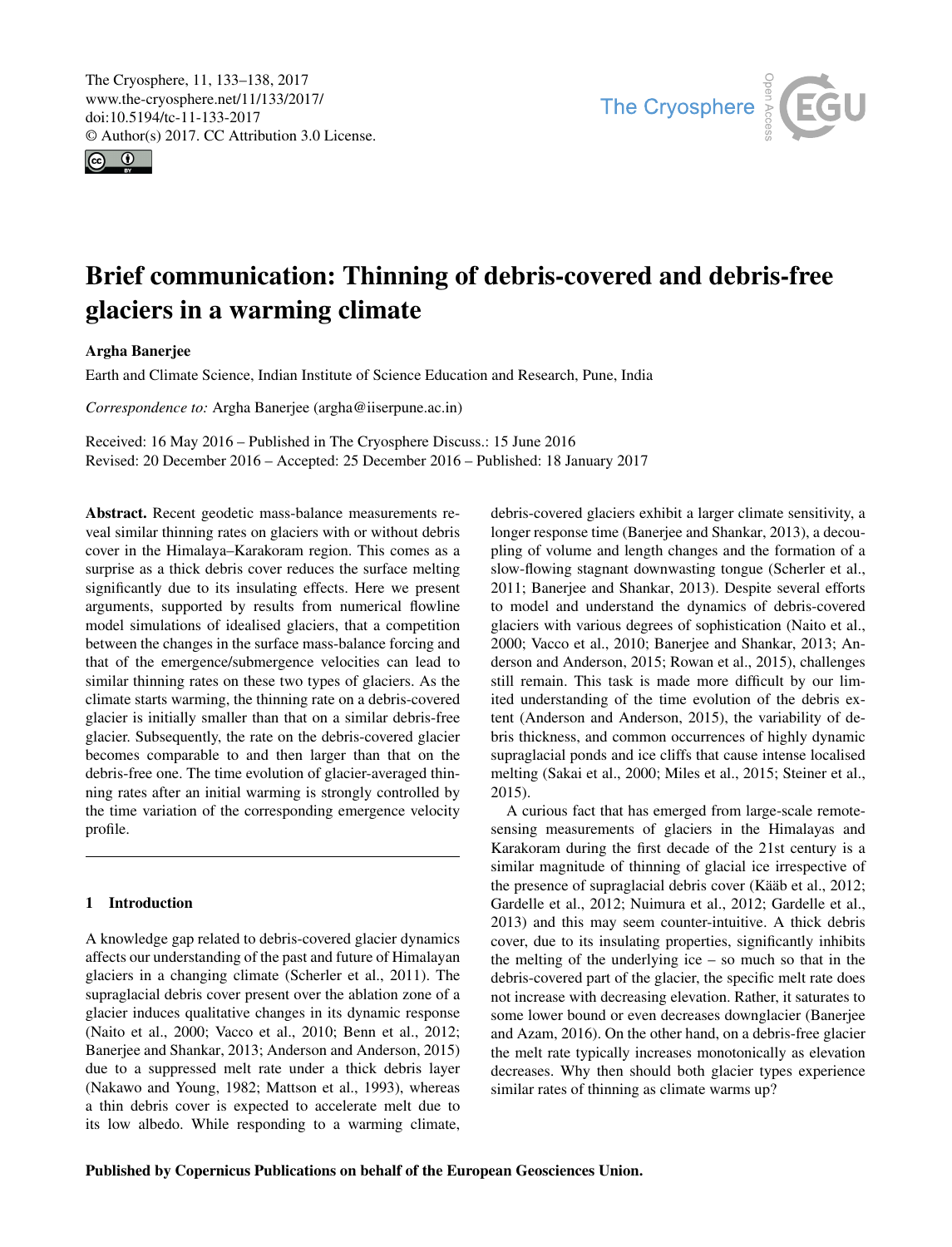Heuristic arguments were offered by various authors to reconcile with this apparent paradox. [Kääb et al.](#page-4-9) [\(2012\)](#page-4-9) suggested that the insulating effect of the debris cover might be compensated for at the scale of the whole ablation zone due to an enhanced melting from the thermokarst processes, namely supraglacial ponds and ice cliffs that are often present on the debris-covered glaciers. These features, due to an associated discontinuous debris cover, experience large localised melting. Given that these features typically contribute  $\sim$  10–20% of the total melt (Sakai et al., 2000; Reid and Brock, 2014), it is unlikely that they can lower the glacierwide mean melt rate on debris-covered glaciers sufficiently so that it matches that on the debris-free glaciers. Field measurements by [Vincent et al.](#page-5-3) [\(2016\)](#page-5-3) seem to confirm this. It was also conjectured that a reduction in ice flux from upstream areas to the stagnant tongue may be behind the largerthan-expected thinning of debris-covered glacial ice [\(Kääb et](#page-4-9) [al.,](#page-4-9) [2012;](#page-4-9) [Gardelle et al.,](#page-4-10) [2012\)](#page-4-10). [Nuimura et al.](#page-4-11) [\(2012\)](#page-4-11) too pointed out the possible role of reduced flux into the lowslope slow-moving stagnant tongues of large debris-covered glaciers. However, a quantification of this flux effect is missing as of yet.

On the other hand, [Banerjee and Shankar](#page-4-2) [\(2013\)](#page-4-2) showed that a reduced melt rate on a debris-covered glacier does not affect the volume response of the glacier qualitatively, in stark contrast with its drastic effect on the length response of the glacier. However, their model results (Fig. 3d of [Banerjee](#page-4-2) [and Shankar,](#page-4-2) [2013\)](#page-4-2) show a relatively larger thinning rate on the debris-free glaciers in response to a rapid warming. Also, it was reported that in the Pamir–Karakoram–Himalayas, depending on the region chosen, geodetic measurement yielded decadal thinning rates of debris-covered ice that were either larger or smaller than, or similar to that of debris-free ice [\(Gardelle et al.,](#page-4-12) [2013\)](#page-4-12). The present scenario is summed up neatly by [Vincent et al.](#page-5-3) [\(2016\)](#page-5-3), "This question of areaaveraged melting rates over debris-covered or clean glacier ablation areas remains unanswered".

In this contribution, we analyse the rate of thinning on debris-covered and debris-free glaciers in a warming climate using a one-dimensional flowline model of idealised glaciers [\(Banerjee and Shankar,](#page-4-2) [2013;](#page-4-2) [Banerjee and Azam,](#page-4-13) [2016\)](#page-4-13). We conduct simple numerical experiments to investigate the role of the magnitude of warming rate, the ice dynamics (i.e. the changes in the flux-gradient profiles or equivalently that in emergence/submergence velocities), and that of the surface mass-balance forcing in controlling the thinning rates on these two glacier types.

# 2 Glacier response to instantaneous warming

An easy-to-analyse piece of this problem is the behaviour of a steady-state debris-covered or debris-free glacier immediately after an instantaneous rise of temperature (or equivalently that of the equilibrium line altitude, ELA). In a steady state, the ice-thickness profile remains constant due to a stable balance between the surface ablation (accumulation) rate and the emergence (submergence) velocities. Dictated by mass conservation of incompressible ice, the emergence or submergence rate equals the negative gradient of the flux,  $F(x)$ . After an instantaneous change in ELA, the surface mass-balance values change, but the viscous ice flow takes a characteristic longer time to relax. Therefore, the local thinning rate is initially just the difference in specific mass balance,  $B(x)$ , before and after the change in temperature. However this is valid only over a timescale that is short compared to the flow relaxation time.

Let us consider two idealised model glaciers. Glacier A does not have any debris cover and has a linear mass-balance profile. Glacier B has a supraglacial debris cover on its lower ablation zone where the ablation rate saturates to a value of −2 m yr−<sup>1</sup> (Fig. 1b). This idealised mass-balance profile for the debris-covered glacier is motivated by data from a Himalayan glacier [\(Banerjee and Azam,](#page-4-13) [2016\)](#page-4-13). Similar simplified mass-balance profiles have been used to analyse the response of the debris-covered Himalayan glaciers [\(Baner](#page-4-2)[jee and Shankar,](#page-4-2) [2013;](#page-4-2) [Banerjee and Azam,](#page-4-13) [2016\)](#page-4-13). In a real glacier, the possible variability of debris thickness and ephemeral thermokarst features (ponds and ice cliffs) cause significant spatial variation of the melt rate in the debriscovered parts of the glacier. However, a relatively fast advection of these surface features would imply that a longterm mean melt rate at a specific location is a well-defined quantity. This justifies the simplified mass-balance profile employed here. Further, the observed thinning rate values in the Himalayas are obtained for a large set of glaciers so that the possible effects of specific details of mass-balance profile of individual glaciers would be averaged out.

In Fig. 1a, b we show mass-balance profiles for the idealised model glaciers before and after an instantaneous rise of ELA,  $\Delta E = 50$  m. It is assumed here that the mass-balance shape remains the same and changes only by a shift of ELA. In practice the debris layer may thicken and the debriscovered area may grow in a warming climate, affecting the shape of the melt rate profile. However, it is known that above a debris thickness of ∼ 10 cm, the decrease in melt rate with a thickening debris layer is small [\(Juen et al.,](#page-4-14) [2014\)](#page-4-14). Therefore such changes can safely be neglected as a first approximation. The possible changes in supraglacial ponds/ice cliffs are neglected at this level of approximation due to a relatively smaller contribution of these features to the total melt, as discussed before. This assumption of an invariant shape allows for the possible increase in debris extent with warming as the upper boundary of the region with saturated melt rate moves up with the ELA. Overall these simplifications allow us to focus on the role of ice flow dynamics in controlling the downwasting of glaciers in a warming climate.

As is clear from Fig. 1a, glacier A responds initially with a uniform glacier-wide thinning rate,  $\left(\frac{dh}{dt}\right)_{A} = \beta \Delta E$ , right after the ELA change. Here  $\beta$  is the mass-balance gradient. For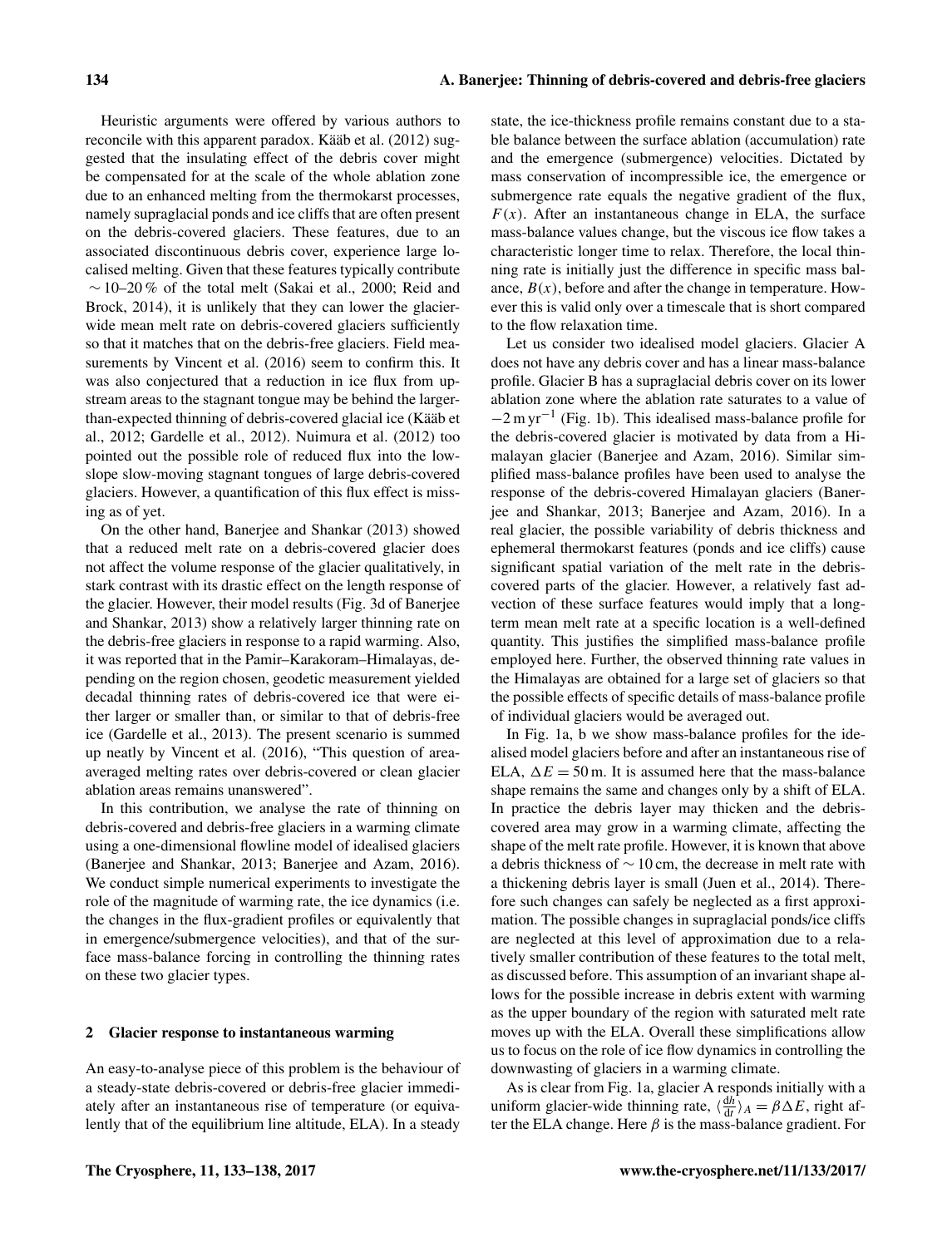

Figure 1. (a, b) The specific mass balance as a function of position for the initial steady-states of glaciers A and B (red lines). Black arrows denote the emergence velocities that balances the surface mass balance at  $t = 0$ . The blue lines are the surface mass-balance profiles a year after a step change in ELA by 50 m (experiment 1).  $(c, d)$  The specific mass-balance (red lines) and flux-gradient (blue lines) profiles after 1, 5, 25, 45, and 65 years. In (c) the curves are labelled with the corresponding year. (e, f) The thinning rate profiles after 1, 5, 25, 45, and 65 years. Note the horizontal black thin lines at  $\beta \Delta E = 0.35$  m yr<sup>-1</sup> (see text for details).

glacier B, a uniform thinning operates only on the debris-free upper part of the glacier and the lower part has not thinned at all (Fig. 1b). Thus, glacier B has a lower mean thinning rate to start with that is given by  $\langle \frac{dh}{dt} \rangle_B = (1 - f_d) \beta \Delta E$ , where  $f_d$ is the debris-covered fraction. Remarkably these expressions do not involve the lengths of the glaciers. Also, the initial lack of thinning on the debris-covered glacier is independent of the actual value of the melt rate under the thick debris layer (assumed to be  $2 \text{ m yr}^{-1}$  here) and depends only on the general shape of the melt curve (Fig. 1b).

A more general mass-balance profile for a debris-covered glacier than the one considered above would involve a smaller or inverted mass-balance gradient in the debriscovered parts [\(Banerjee and Azam,](#page-4-13) [2016\)](#page-4-13). Even then, the mean initial thinning rate on such a glacier would be less than that of a corresponding debris-free one. This delayed thinning of the debris-covered terminus is consistent with the formation of a slow-flowing stagnant tongue with very little retreat as observed on debris-covered glaciers in the Himalaya– Karakoram [\(Scherler et al.,](#page-5-0) [2011\)](#page-5-0). This raises confidence in the minimal description of such glaciers that is being used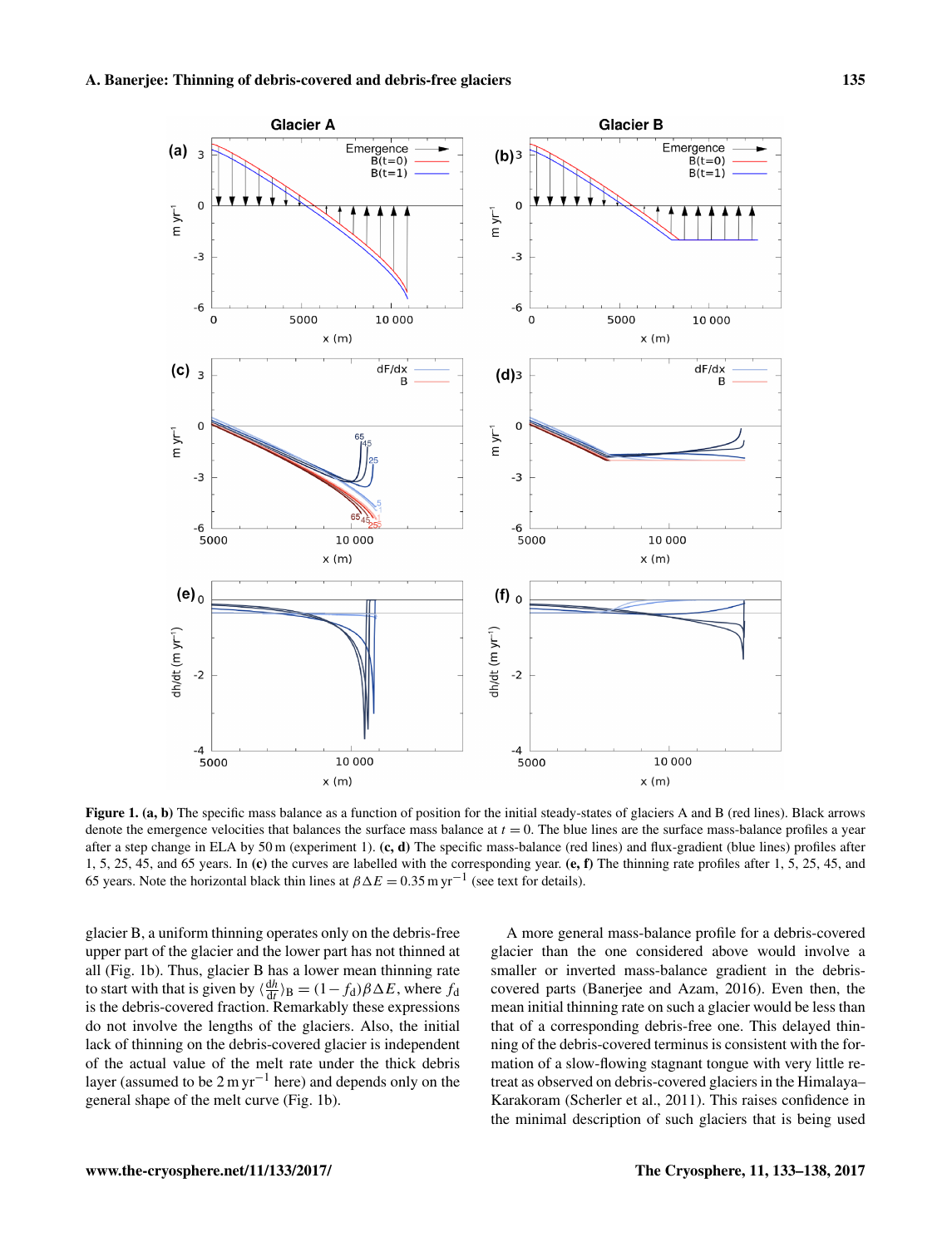here. In case of an inverted mass balance, a transient thickening of the lower ablation zone is observed, though this is likely to be an artefact of the assumed fixed shape of the mass-balance curve.

Thus, a debris-covered glacier starts with a lower value of mean thinning rate compared to a debris-free one (as  $\langle \frac{dh}{dt} \rangle_A > \langle \frac{dh}{dt} \rangle_B$ ). The ice fluxes then respond to the massbalance change and subsequent evolution of the flux-gradient profile, or equivalently that of the emergence velocity profile alters the distribution and magnitude of the thinning rate. Though the detailed spatial and temporal pattern of such changes are difficult to predict, at some later stage the thinning rate on glacier B is likely to become larger than that on glacier A. This is because (1) the debris-covered glacier B has a larger climate sensitivity [\(Banerjee and Shankar,](#page-4-2) [2013\)](#page-4-2) compared to glacier A and thus loses more mass for the same change in the ELA; (2) on glacier B, the lower ablation zone responds to the perturbation with a delay. There must be an intermediate crossover period as well, where the thinning rates on both the glaciers have a similar magnitude within measurement errors.

### 3 Numerical investigations

To verify the above claims on the nature of the evolution of thinning rate on glaciers A and B, we perform a set of numerical experiments with one-dimensional flowline models of glaciers A and B. The model glaciers have a bedrock slope of 0.1 and mass-balance gradient  $\beta = 0.007 \,\text{yr}^{-1}$ . See [Banerjee](#page-4-2) [and Shankar](#page-4-2) [\(2013\)](#page-4-2) for further details of the flowline model used. Note that these glaciers are identical above the debriscovered region (Fig. 1a, b). The initial steady states are prepared by running the models with a fixed value of ELA for 500 (900) years for glacier A (B). The steady-state lengths of the simulated glaciers are in the range 6–14 km. Subsequently, the following ELA perturbations are switched on at  $t = 0$ .

- 1. An instantaneous rise by 50 m.
- 2. A total rise of 50 m in steps of 5 m every 5 years.
- 3. A total rise of 30 m in steps of 1 m every 5 years.

In all three experiments the net warming is similar, but the rates and durations of the ELA perturbations are different (1 – an instantaneous warming; 2 – a rate of 10 m decade−<sup>1</sup> for 50 years;  $3 - a$  rate of  $2 \text{ m}$  decade<sup>-1</sup> for 150 years). In experiment 3, we restrict the total ELA rise to 30 m so as to limit the duration of the experiment to 150 years to facilitate comparison with the other two experiments.



Figure 2. Evolution of thinning rates after ELA perturbations are applied to a model debris-covered glacier (solid line) and a debrisfree glacier (dotted line). The warming rate profiles for each of the experiments are described in Sect. 3.

# 3.1 Results and discussions

## 3.1.1 Initial thinning rates

Just as argued in Sect. 2, mean thinning rate profiles obtained after a year in experiment 1 show uniform thinning all over glacier A and in the upper part of glacier B (Fig. 1e, f). In contrast, the debris-covered parts of glacier B show no thinning. At this point, the flux gradient profile (same as the negative of emergence velocity),  $\frac{dF}{dx}$ , has not changed significantly from the initial steady mass-balance profile  $B(x)$ (Fig. 1c, d). Further, the initial thinning rates for glaciers A and B in experiment 1 are quite accurately given by  $\beta \Delta E$  $(0.35 \,\text{m}\,\text{yr}^{-1})$  and  $(1 - f_d)\beta \Delta E$   $(0.22 \,\text{m}\,\text{yr}^{-1})$ . All these results are consistent with our arguments as outlined in Sect. 2. The thinning rate trends for finite warming rates follow a similar pattern. However, the difference between the thinning rates of glaciers A and B decreases for smaller warming rates (Fig. 2; experiments 2 and 3).

#### 3.1.2 Time evolution of the thinning rates

A thinning of ice in the ablation zone takes place when the local melt rate overcomes the local emergence velocity. Data from experiment 1 show that the initial profile of the thinning rate gets modified at later times, largely due to a changing profile of  $\frac{dF}{dx}$  (Fig. 1e, f). After the initial rapid change, the competing term of mass-balance rate varies weakly with time due to a feedback from the changing ice thickness. Therefore, the evolution of the spatial distribution and the mean value of the thinning rate are mostly dynamically controlled by a changing emergence velocity profile. While this is in general true for both glaciers types, emergence velocity profile on the lower ablation zone of the debris-covered glacier shows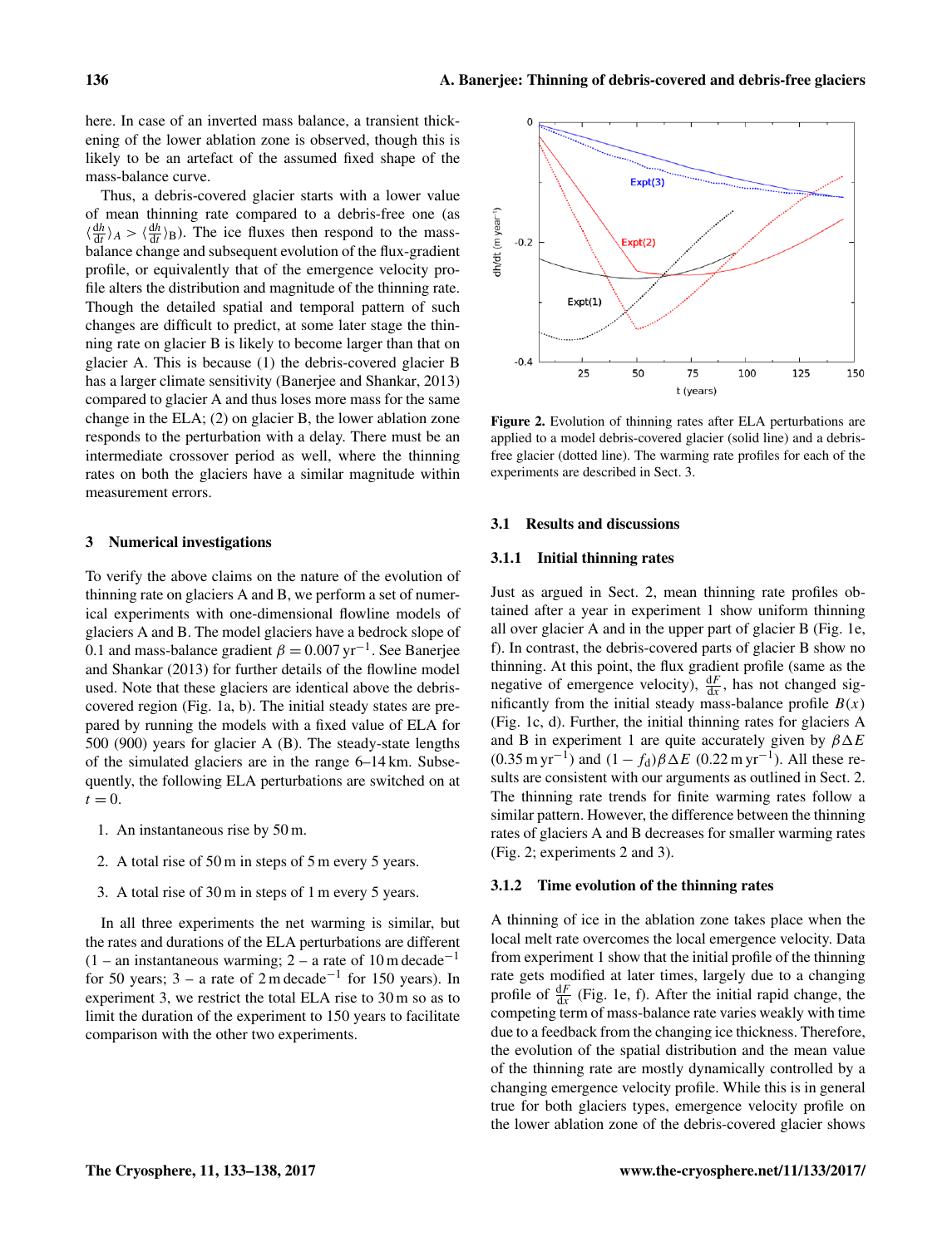#### A. Banerjee: Thinning of debris-covered and debris-free glaciers 137

a delayed response (Fig. 1f), which leads to a low glacieraveraged initial thinning rate for these glaciers.

Consistent with arguments given in Sect. 2, the mean thinning rate on glacier B has a lower magnitude initially. Subsequently the thinning rate matches and then overtakes that of glacier A (Fig. 2). This illustrates that, depending on the stage of response, a debris-covered glacier can have a smaller, larger or similar mean thinning rate compared to that of a corresponding debris-free glacier. As expected, similar trends are obtained in experiments with finite warming rates. However, at the limit of a very low rate of warming, the differences between the thinning rates on the two glaciers are small (Fig. 2; experiment 3). The crossover time seems to be controlled by the rate of warming.

While we have considered the glacier-wide thinning rate, the same conclusions are obtained if one compares only the lower part of the two glaciers as they are identical in their upper parts. The thinning rate, when measured on a regional scale, is an average over glaciers having a different size, shape, bedrock profile, and even a different history of warming. Clearly, in the light of the above discussion, this may lead to larger, smaller, or similar mean thinning rates in the debris-covered glaciers compared to the debris-free glaciers from the same region, in agreement with observations by [Gardelle et al.](#page-4-12) [\(2013\)](#page-4-12).

# 4 Conclusions

We provide very general arguments that debris-covered glaciers, while responding to a warming climate, can have smaller, larger or similar thinning rates compared to corresponding debris-free glaciers. The thinning of glaciers is controlled by a competition between a changing mass balance and the emergence velocity profile. A debris-covered glacier starts with a smaller glacier-averaged thinning rate, but overtakes that of a debris-free glacier at later stages of evolution. The initial difference in the corresponding thinning rates depend on the balance gradient and the debris-covered fraction. The changes in local melt rates control the thinning of glacial ice immediately after an instantaneous warming, whereas a stronger variation of the corresponding emergence velocity profile dictates the evolution of the thinning of ice at subsequent stages. Our arguments are validated against results from flowline model simulations of idealised glaciers.

*Acknowledgement.* This work is supported by DST-SERB grant no SB.DGH-71.2013 and DST-INSPIRE Faculty award (IFA-12- EAS-04).

Edited by: G. Hilmar Gudmundsson Reviewed by: three anonymous referees

#### References

- <span id="page-4-3"></span>Anderson, L. S. and Anderson, R. S.: Modeling debris-covered glaciers: response to steady debris deposition, The Cryosphere, 10, 1105–1124, doi[:10.5194/tc-10-1105-2016,](http://dx.doi.org/10.5194/tc-10-1105-2016) 2016.
- <span id="page-4-13"></span>Banerjee, A. and Azam, M. F.: Temperature reconstruction from glacier length fluctuations in the Himalaya, Ann. Glaciol., 57 (71), 189–198, 2016.
- <span id="page-4-2"></span>Banerjee, A. and Shankar, R.: On the response of Himalayan glaciers to climate change, J. Glaciol., 59, 480–490, 2013.
- <span id="page-4-1"></span>Benn, D. I., Bolch, T., Hands, K., Gulley, J., Luckman, A., Nicholson, L. I., Quincey, D., Thompson, S., Toumi, R., and Wiseman, S.: Response of debris-covered glaciers in the Mount Everest region to recent warming, and implications for outburst flood hazards, Earth-Sci. Rev., 114, 156–174, 2012.
- <span id="page-4-10"></span>Gardelle, J., Berthier, E., and Arnaud, Y.: Slight mass gain of Karakoram glaciers in the early twenty-first century, Nat. Geosci., 5, 322–325, 2012.
- <span id="page-4-12"></span>Gardelle, J., Berthier, E., Arnaud, Y., and Kääb, A.: Region-wide glacier mass balances over the Pamir-Karakoram-Himalaya during 1999–2011, The Cryosphere, 7, 1263–1286, doi[:10.5194/tc-](http://dx.doi.org/10.5194/tc-7-1263-2013)[7-1263-2013,](http://dx.doi.org/10.5194/tc-7-1263-2013) 2013.
- <span id="page-4-14"></span>Juen, M., Mayer, C., Lambrecht, A., Han, H., and Liu, S.: Impact of varying debris cover thickness on ablation: a case study for Koxkar Glacier in the Tien Shan, The Cryosphere, 8, 377–386, doi[:10.5194/tc-8-377-2014,](http://dx.doi.org/10.5194/tc-8-377-2014) 2014.
- <span id="page-4-9"></span>Kääb, A., Berthier, E., Nuth, C., Gardelle, J., and Arnaud, Y.: Contrasting patterns of early twenty-first-century glacier mass change in the Himalayas, Nature, 488, 495–498, 2012.
- <span id="page-4-5"></span>Mattson, L. E., Gardner, J. S., and Young, G. J.: Ablation on debris covered glaciers: an example from the Rakhiot Glacier, Punjab, Himalaya, IAHS Publ. 218 (Symposium at Kathmandu 1992 – Snow and Glacier Hydrology), 289–296, 1993.
- <span id="page-4-8"></span>Miles, E. S., Pellicciotti, F., Willis, I. C., Steiner, J. F., Buri, P., and Arnold, N. S.: Refined energy-balance modelling of a supraglacial pond, Langtang Khola, Nepal, Ann. Glaciol., 57 (71), 29–40, 2016.
- <span id="page-4-0"></span>Naito, N., Nakawo, M., Kadota, T., and Raymond, C. F.: Numerical simulation of recent shrinkage of Khumbu Glacier, Nepal Himalayas. IAHS Publ. 264, Symposium at Seattle 2000 – Debris-Covered Glaciers, 245–254, 2000.
- <span id="page-4-4"></span>Nakawo, M. and Young, G. J.: Estimation of glacier ablation under a debris layer from surface temperature and meteorological variables, J. Glaciol., 28, 29–34, 1982.
- <span id="page-4-11"></span>Nuimura, T., Fujita, K., Yamaguchi, S., and Sharma, R. R.: Elevation changes of glaciers revealed by multitemporal digital elevation models calibrated by GPS survey in the Khumbu region, Nepal Himalaya, 1992–2008, J. Glaciol., 58, 648–656, 2012.
- Reid, T. D. and Brock, B. W.: Assessing ice-cliff backwasting and its contribution to total ablation of debris-covered Miage glacier, Mont Blanc massif, Italy, J. Glaciol., 60, 3–13, 2014.
- <span id="page-4-6"></span>Rowan, A. V., Egholm, D. L., Quincey, D. J., and Glasser, N. F.: Modelling the feedbacks between mass balance, ice flow and debris transport to predict the response to climate change of debriscovered glaciers in the Himalaya, Earth Planet. Sci. Lett., 430, 427–438, 2015.
- <span id="page-4-7"></span>Sakai, A., Takeuchi, N., Fujita, K., and Nakawo, M.: Role of supraglacial ponds in the ablation process of a debris-covered glacier in the Nepal Himalayas, IAHS Publ. 265, 119–132, 2000.